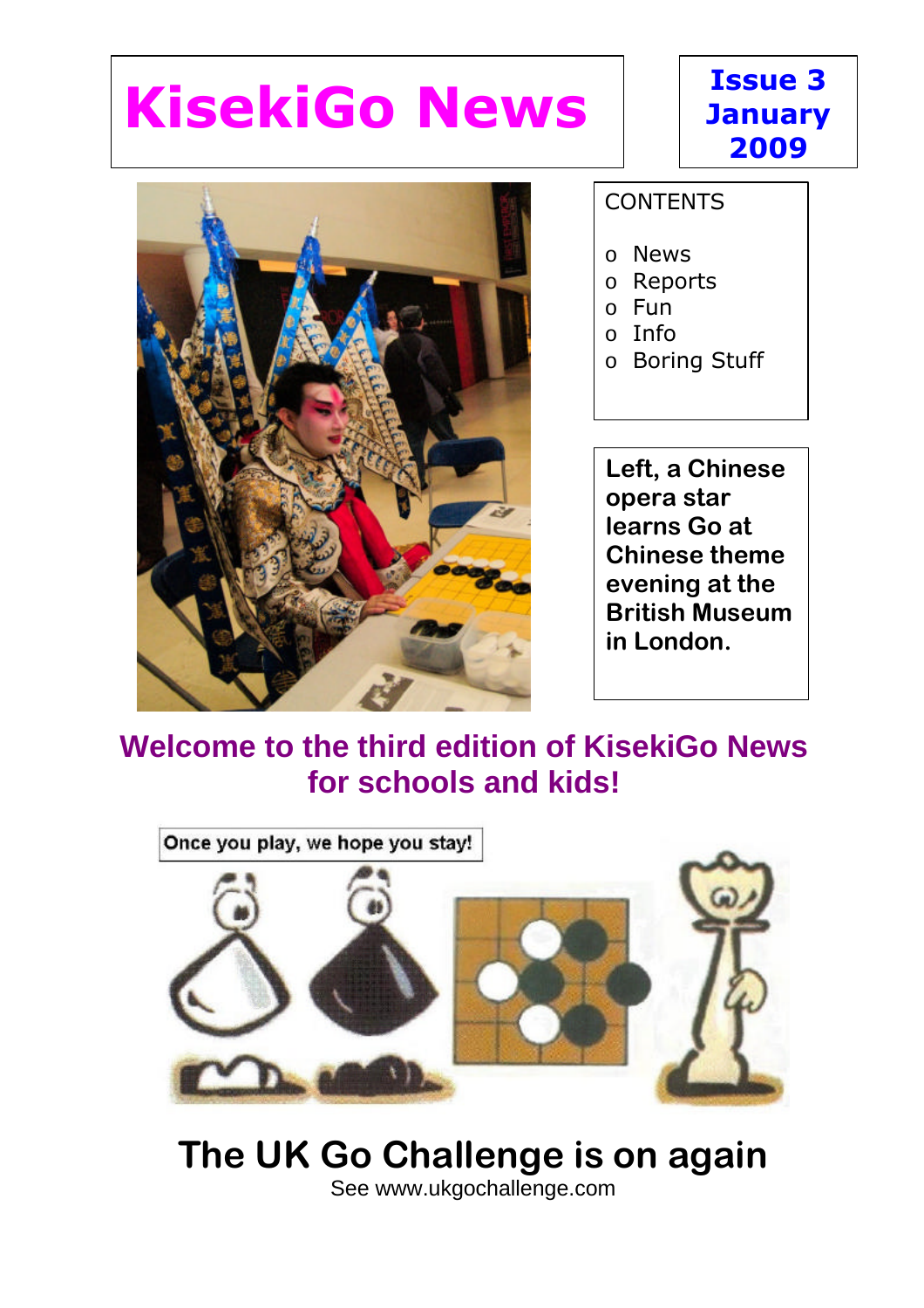# **Youth Grand Prix 2008**





### **Congrats to the winners: 1. Danielle Ward**



**2. Matthew Hathrell 3. Jack Drury**



### **Special Go Ban?**

**This Go Ban (Go Board) is in a museum in Korea. It looks like the one shown last year, but the stones are only broken pebbles.** 

**Can you make your own set of stones? You can use bottle tops, coins, sweets, pebbles, counters, many things!**

### **The British Youth Go Championship**

**March 22nd 2009**

**Aston in Birmingham**

**See www.britgo.org for details**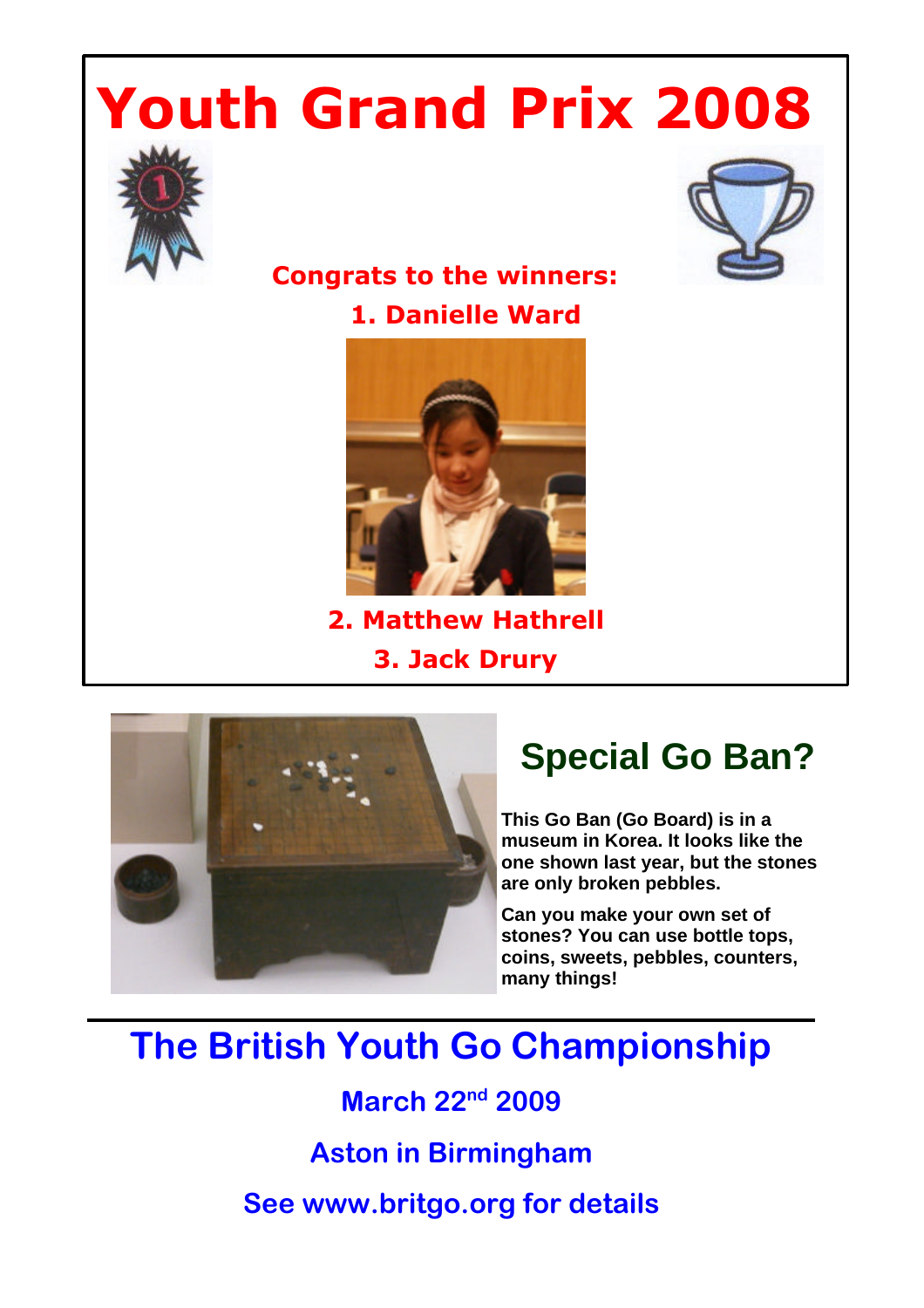## Go online

**A cool way to play without leaving home is to play online. KGS is the Go server most often used (see gokgs.com), but there are other good ones – check them out. You can even play over several days with a play by turn server such as OGS or Dragon.**



**Boring Stuff (For Teachers)** British Go Association - Youth Services

Here is a list of some of the things which the British Go Association does for junior players and school clubs. If you are interested in any of these, please get in touch with your local BGA Youth Representative, or else the Youth Development Officer, or if our information on you needs changing.

- **\*** The BGA Education Officer can organise Go workshops. These workshops are popular and have introduced Go to about 25000 children and adults. For more information contact Peter Wendes - www.zenmachine.co.uk
- **\*** The Schools Go League is played on using the Schools' Internet Go server SIG (www.archduke.demon.co.uk/goserver.html). Contact League organiser Mike Lynn at michael.lynn@keaston.bham.sch.uk.
- **\*** Both the BGA website junior section www.britgo.org/junior and the /youth section for organisers have lots of information about Go in the UK.
- **\*** The BGA can usually find local Go players to visit your Go clubs.
- **\*** The BGA has produced a series of puzzle sheets to help juniors to improve. There are certificates for players who complete each of the three levels. See www.britgo.org/junior/improve.html.
- **\*** The BGA can also issue grading certificates to juniors who achieve particular kyu grades.
- **\*** Juniors who have performed well in tournaments are offered professional lessons as part of a BGA mentoring scheme.
- **\*** At www.britgo.org/junior/emailgroup.html you can see information about the BGA's Youth Go email list.
- **\*** Of course all the other BGA services for members are available for School Clubs that become members.

### **UK Go Challenge 2008**

**Last year we had the fifth UK Go Challenge.**

**The finals were in Cambridge in July.**

**On the left you will see William Taylor from Somerset playing Cher Bachar from London. Cher was the top girl Next to her in white is Matthew Hathrell who was overall champion.**

> **Top schools were Aston and Milton Primary from Cambridge.**

**42 young players took part in the finals. They mostly qualified at 10 school heats, but you could also play if there was no heat at your school.**

**Don't miss the fun this year!**

### **Why was playing Go on the floor allowed? Because there was no Ban.**